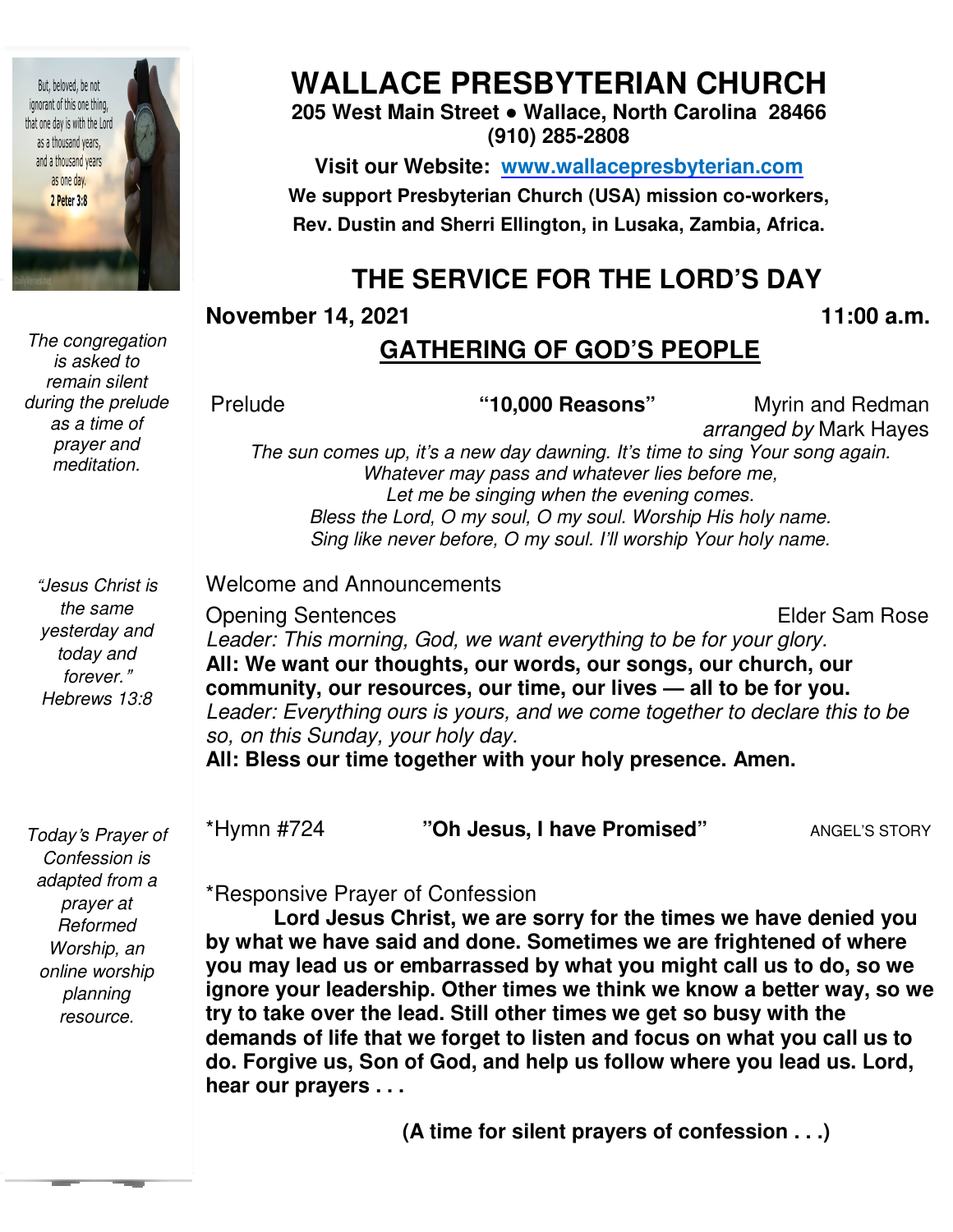*"Here is a call for the endurance of the saints, those who keep the commandments of God and hold fast to the faith of Jesus." Revelation 14:12* 

\*Responsive Assurance of Pardon

*Leader: Hear the good news: Jesus Christ has come into the world and led the way through sin and death that we may have life.*

**All: Believe the good news: "The Lord is merciful and gracious, slow to anger and abounding in steadfast love. He does not deal with us according to our sins, nor repay us according to our iniquities. For as the heavens are high above the earth, so great is his steadfast love toward those who fear him; as far as the east is from the west, so far he removes our transgressions from us.** 

 **is now, and ever shall be, world without end. Amen, amen.**  Gloria Patri **Glory Be to the Father Glory be to the Father, and to the Son, and to the Holy Ghost; as it was in the beginning,** 

### **PROCLAIMING GOD'S WORD**

 $\mathbf{r}$ Children's Sermon

Prayer for Illumination

 **Our God, the grass withers and the flower fades, but your Word will stand forever. Give us ears to hear, hearts to believe, and grace and courage to live what we hear today. Amen.** 

| Sermon         | "What Do You Expect?" | Dr. Philip K. Gladden |
|----------------|-----------------------|-----------------------|
| Gospel Lesson  | Mark 13:1-37          |                       |
| Epistle Lesson | 2 Peter 3:1-10        | Elder Sam Rose        |

A Time for Silent Reflection

Pastoral Prayer with the Lord's Prayer

 **thy will be done, on earth as it is in heaven. Give us this day our daily Our Father who art in heaven, hallowed be thy name. Thy kingdom come, bread; and forgive us our debts, as we forgive our debtors; and lead us not into temptation, but deliver us from evil. For thine is the kingdom and the power and the glory, forever. Amen.**

## **GIVING THANKS TO GOD**

\*Presentation of Tithes and Offerings

*We strive to serve Christ in our daily tasks and to live holy and joyful lives, even as we watch for God's new heaven and new earth, praying, "Come, Lord Jesus!" From A Brief Statement of Faith of the PC (USA).*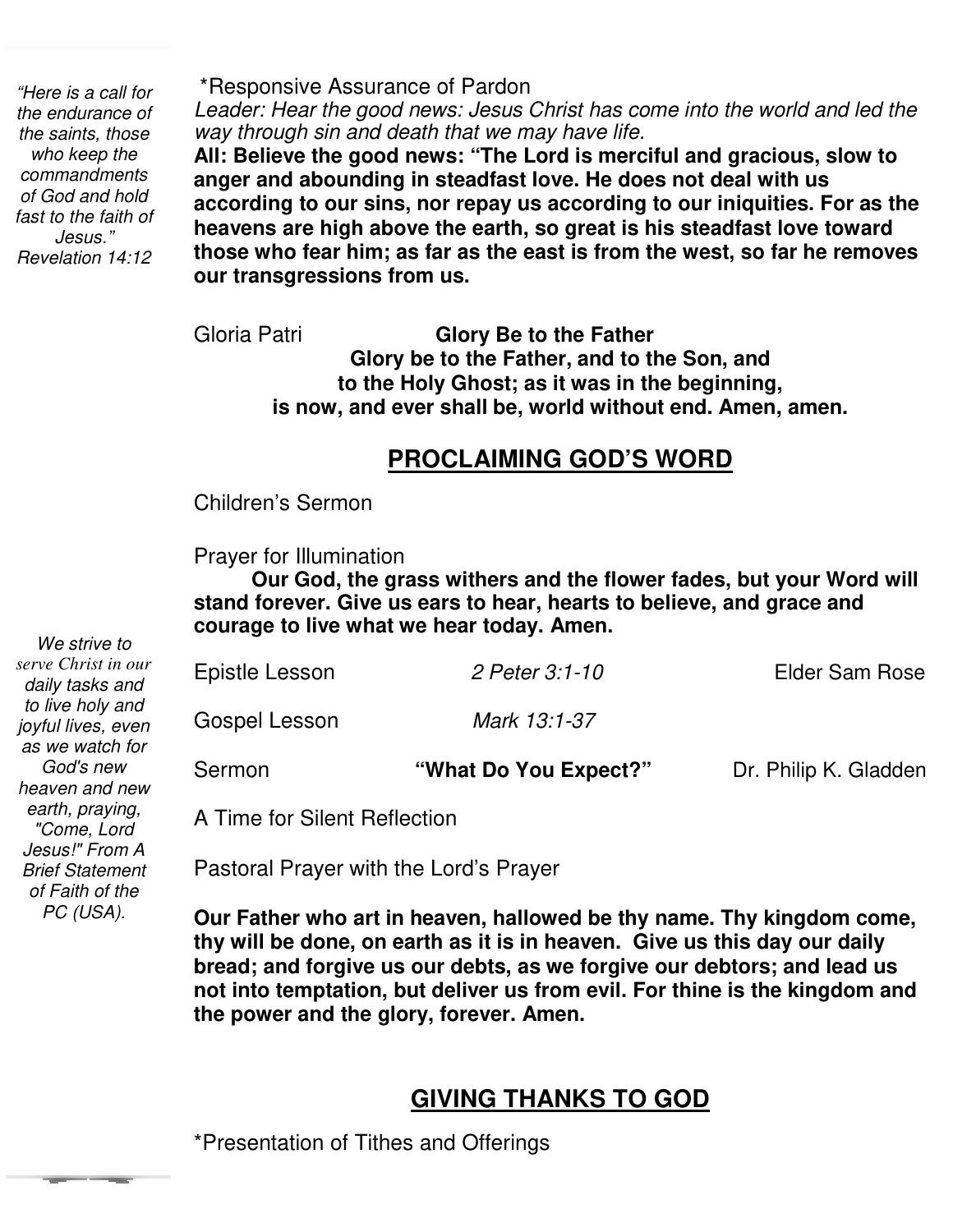#### **Offertory**

 *able to separate "For I am convinced that neither death nor life, nor anything else in all creation, will be us from the love of God in Christ Jesus our Lord." Romans 8:38-39* 

by Bart Millard

*I can only imagine what it will I can only imagine what my eyes would see When Your face is before me. I hen Your face I can only imagine. Surrounded by Your glory, what will my heart feel? Will I dance for You Jesus, or in awe of You be still? Surrounded by Your glory, what will my heart feel?*<br>*Will I dance for You Jesus, or in awe of You be still?*<br>*Will I stand in Your presence, or to my knees, will I fall? Will I sing hallelujah? Will I be able to speak at all?*<br>I can only imagine. I can only imagine *I can only imagine. I can only imagine at* Offertory  *<sup>41</sup> Can Only Imagine by Bart Millar*<br> *I can only imagine what it will be like when I walk by Your side.*<br> *I can only imagine what my eyes would see*<br> *When Your face is before me. I can only imagine it be like when I walk by Your side.* 

\*Doxology and Prayer of Dedication

 *Praise God from whom all blessings flow; Praise Him all creatures here below; Praise Him above ye heavenly host; Praise Father, Son, and Holy Ghost. Amen. Praise Him all creatures here below;<br>Praise Him above ye heavenly host;<br>Praise Father, Son, and Holy Ghost. Amen.*<br>Affirmation of Faith: *From The Heidelberg Catechism (15*<br>Question 1: What is your only comfort in life an



Affirmation of Faith: *From The Heidelberg Catechism (1563)* Answer 1: That I am not my own, but belong - body and soul, in life and **in death** — **to my faithful Savior, Jesus Christ.** *Question 21: What is true faith?*

**Answer 21: True faith is not only a sure knowledge by which I hold as**  Answer 21: True faith is not only a sure knowledge by which I hold as<br>true all that God has revealed to us in Scripture; it is also a wholehearted **trust, which the Holy Spirit creates in me by the gospel, that God has freely granted, not only to others but to me also, forgiveness of sins, eternal righteousness, and salvation. These are gifts of sheer gra granted solely by Christ**' '**s merit.**  Answer 21: True faith is not only a sure knowledge by which I hold a<br>true all that God has revealed to us in Scripture; it is also a wholehea<br>trust, which the Holy Spirit creates in me by the gospel, that God has<br>freely gr *mrounded by Your glory, walt will my heat reel terms of Your Jesus, or in awe of You be sill?*<br> *mil dance for You Jesus, or in awe of You be sill?*<br> *Istand in Your presence, or to my knees, will I fall?*<br> *istand in You* 

\*Hymn #708 "

"**O God, You Are My God**"STEP BY STEP (Step by Step)

*"I have fought the good fight, I have finished the race, I have kept the faith." Apostle Paul to Timothy in 2 Timothy 4:7*

\*Benediction

\*Postlude

\**All who are able may stand. who* 



*The flowers in the sanctuary today are given in loving memory of our dear, sweet Nana, Jane W. Sheffield. They are lovingly given by the Ludlum family.*